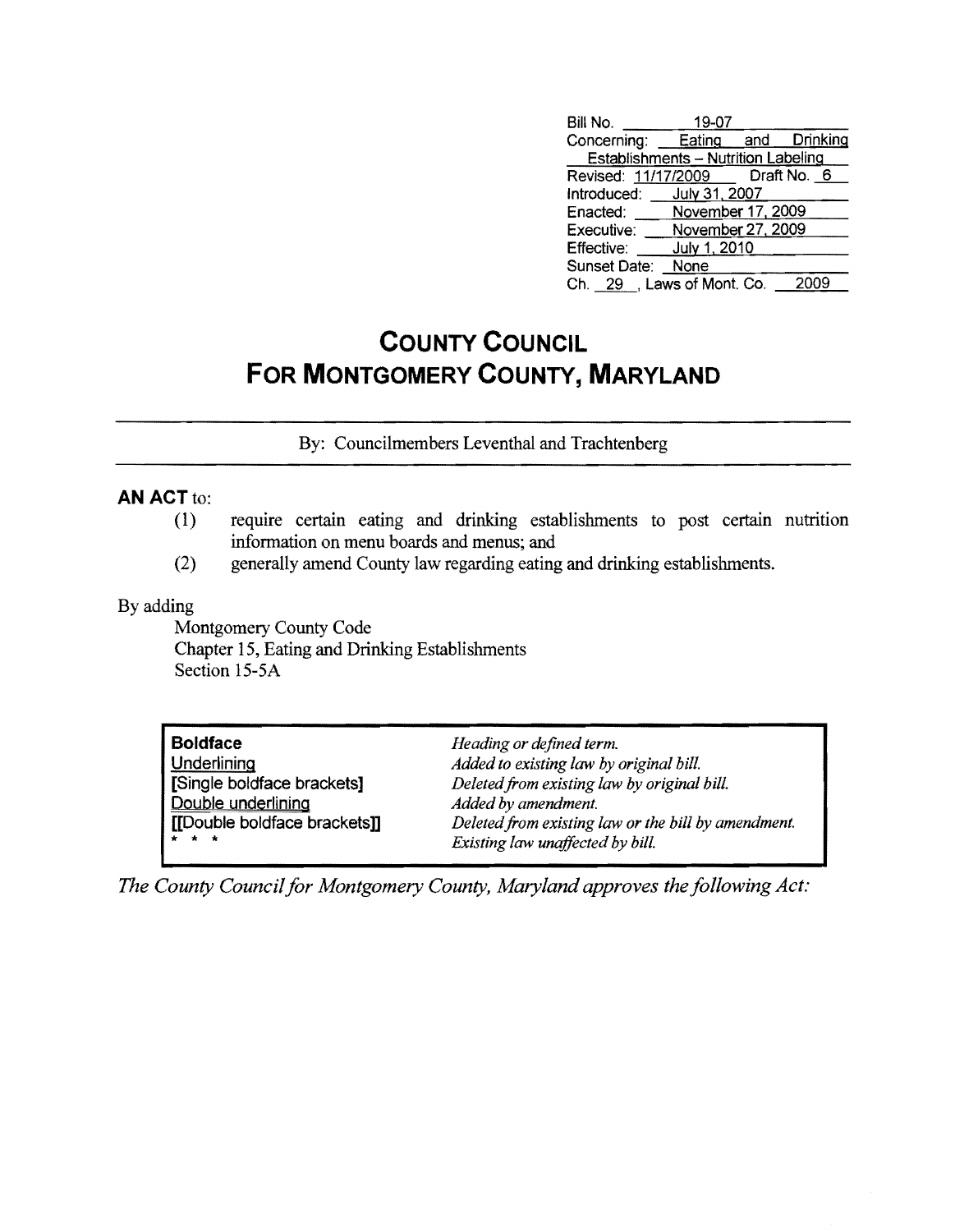## 1 2 3 4 5 6 7 8 9 10 11 12 13 14 15 16 17 18 19 20 21 22 23 24 25 26 27 28 Sec. 1. Section 15-15A is added as follows: 15-15A. Nutrition Labeling. (a) Legislative Findings.  $i$ ll Research reveals the strong link between diet and health and that diet-related diseases begin early in life.  $\lambda$  Increased caloric intake is a key factor contributing to the increase in obesity in the United States. According to the Centers for Disease Control and Prevention, two-thirds of American adults are overweight or obese, and the rates of obesity have tripled in children and teens since 1980. Data from the Maryland Behavioral Risk Factor Surveillance System indicated that 50.8 percent of Montgomery County residents were overweight or obese in 2005. According to the National Institutes of Health, obesity increases the risk for diseases such as diabetes, cardiovascular disease (heart disease and stroke), osteoarthritis, sleep disorders, and cancer. According to the Maryland Vital Statistics 2003 Annual Report, heart disease, cancer, stroke, and diabetes accounted for nearly 60 percent of all deaths in Maryland in 2003. The Report cites heart disease, cancer, stroke, and diabetes as the first, second, third, and fifth leading causes of deaths in Maryland in 2003. The United States Department of Health and Human Services cited that in 2000 the economic cost of obesity was \$117 billion in the United States.  $\lambda$  The National Institutes of Health identified saturated fat as the biggest dietary cause of high low-density lipoprotein cholesterol. High LDL cholesterol levels lead to the build up of cholesterol in arteries; the higher the level of LDL in a person's blood, the greater the risk of heart disease. In the United States, heart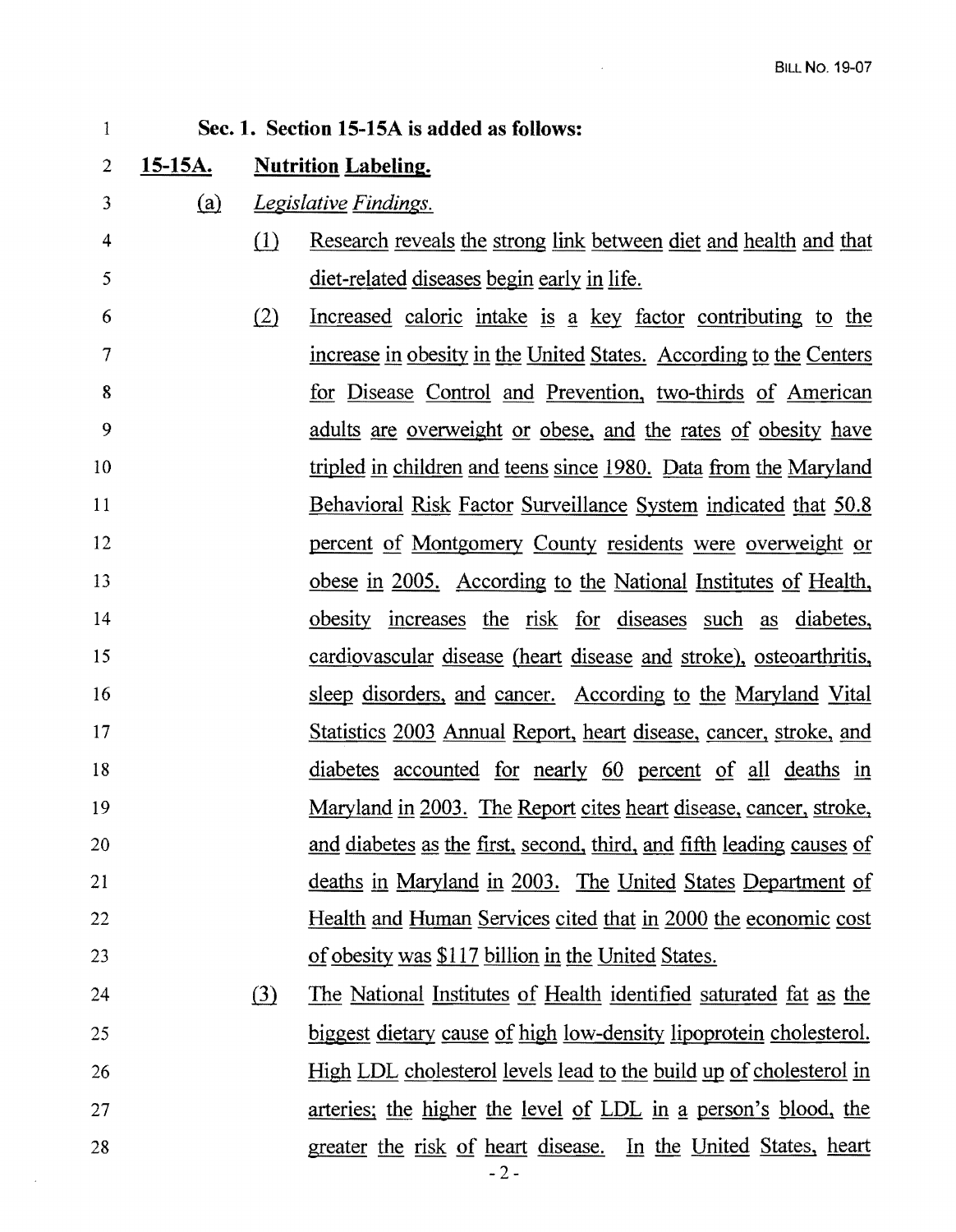29 disease is the leading cause of death and a leading cause of 30 disability among working adults. The American Heart 31 Association estimated that the economic cost ofheart disease and 32 stroke in the United States in 2007 will be \$431.8 billion in health 33 care expenditures and lost productivity. The Maryland 34 Behavioral Risk Factor Surveillance System indicated that nearly 35 34 percent of Maryland adults were diagnosed with high 36 cholesterol in 2003. Overweight or obese adults were more likely 37 to have high cholesterol than normal weight adults. The 38 Maryland Vital Statistics 2003 Report cited heart disease as the 39 leading cause of death in Maryland during 2003, which 40 accounted for over 27 percent of all deaths.

- 41 (4) The National Institutes of Health identified that excess dietary 42 sodium will contribute to high blood pressure in people who are 43 sensitive to sodium. High blood pressure can lead to congestive 44 heart failure, kidney failure, and stroke. Nearly 1 in 3 American 45 adults have high blood pressure. The Maryland Behavioral Risk 46 Factor Surveillance System indicated that approximately 25 47 percent of Maryland adults were diagnosed with high blood 48 pressure in 2003. As with high cholesterol, obese adults were 49 more likely to have high blood pressure than normal weight 50 adults.
- 51 (5) Over the past 2 decades, there has been a significant increase in 52 the number of meals prepared and eaten outside of the home. A 53 study in the USDA Agriculture Information Bulletin reported that 54 Americans consume approximately one-third of their calories on 55 food purchased in eating and drinking establishments, and the 56 National Restaurant Association estimated that Americans spend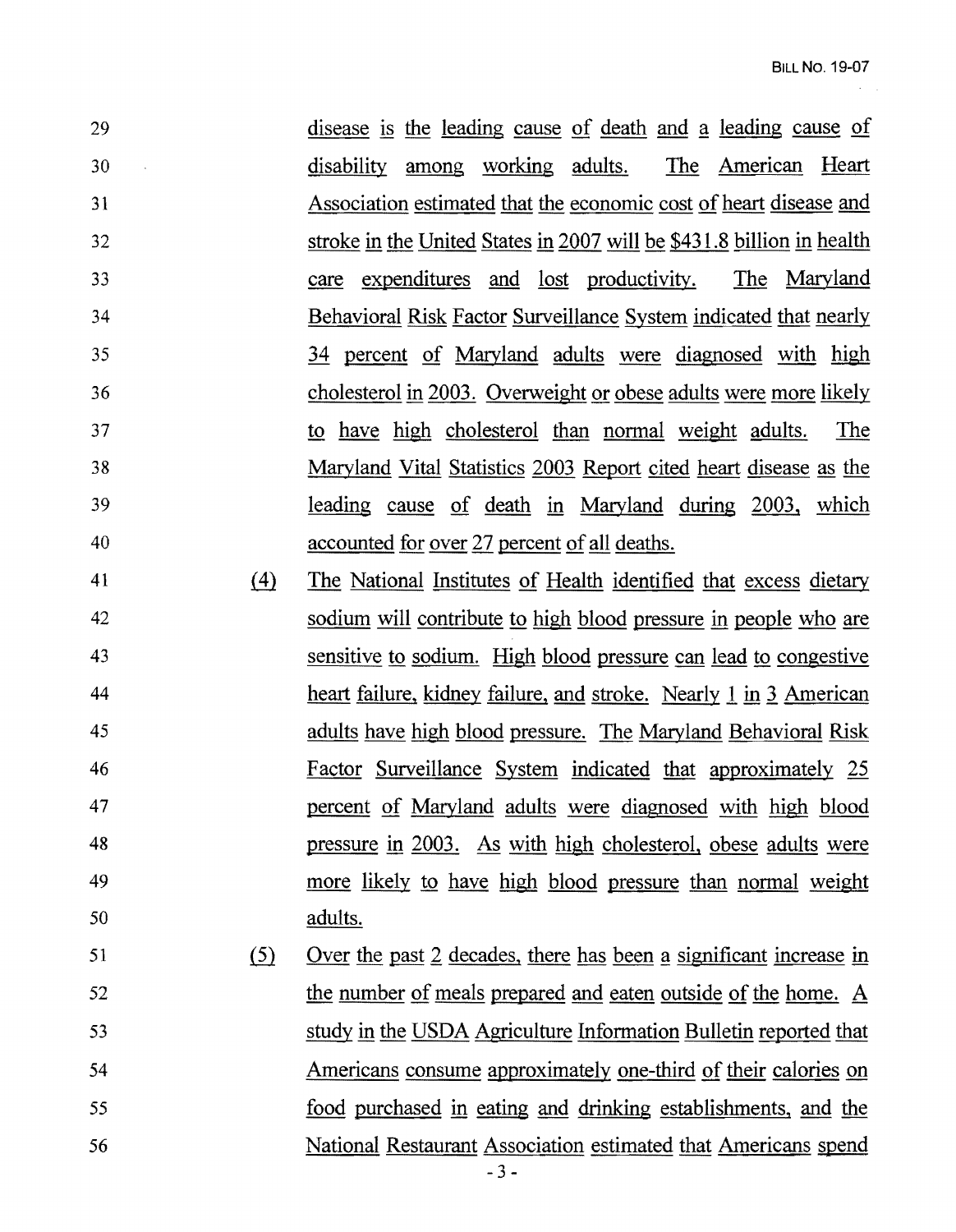57 nearly 48 percent of total food dollars on food purchased from 58 eating and drinking establishments. Studies in the USDA 59 Agriculture Information Bulletin, the International Journal of 60 Obesity, the American Journal of Public Health, and the 61 American Journal of Epidemiology link eating out with obesity 62 and higher caloric intake. Studies in the USDA Agriculture 63 Information Bulletin and the American Journal of Epidemiology 64 report that food from eating and drinking establishments is 65 generally higher in calories and saturated fat and lower in 66 nutrients, such as calcium and fiber, than home-prepared foods.

67 @ The federal Nutrition Labeling and Education Act, in effect since 68 1994, requires nutrition labeling on packaged foods sold in retail 69 stores. Using food labels is associated with healthier diets. The 70 United States Department of Health and Human Services cited 71 that three-quarters of American adults report using food labels on 72 **packaged foods, and a report from the Food and Drug** <sup>73</sup>Administration cited that 48 percent of people report that the 74 nutrition information on food labels has caused them to change 75 the food product they purchased.

76 [[ill]] Nutrition information is required for food served in an eating 77 and drinking establishment only if a nutrient content or health 78 claim is made about the food. It is difficult for consumers to limit 79 caloric intake at eating and drinking establishments because of 80 the limited availability of nutrition information and the practice 81 of serving food in larger-than-standard serving sizes. Studies in 82 the Journal of Marketing and the American Journal of Clinical 83 Nutrition show that people eat greater quantities of food when 84 served more. A study in the Journal for Consumer Affairs  $-4-$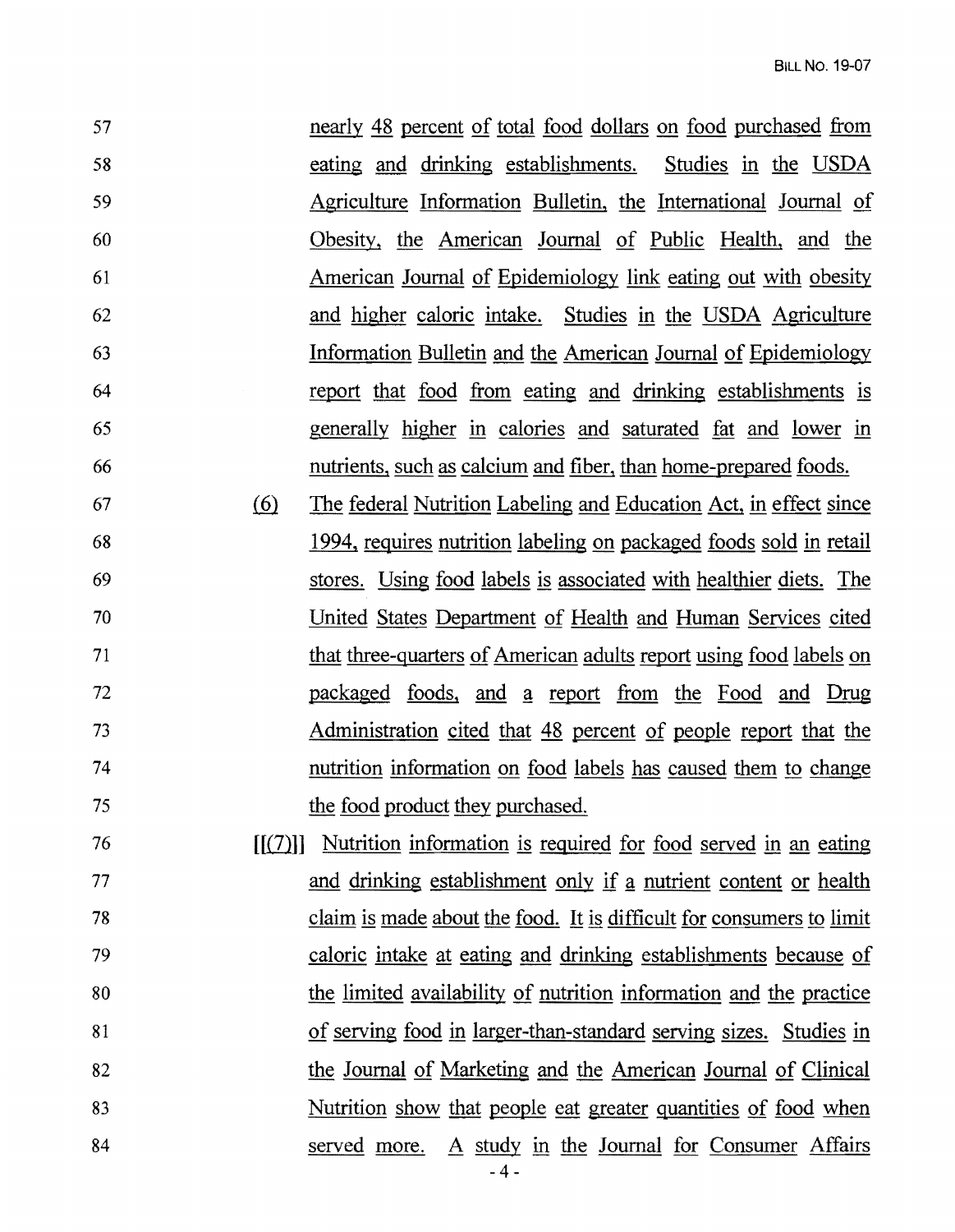| 85  |            | indicated that people make healthier choices in eating and                                    |
|-----|------------|-----------------------------------------------------------------------------------------------|
| 86  |            | drinking<br>establishments<br>provided<br>nutrition<br>when<br>with                           |
| 87  |            | information at the point of purchase.                                                         |
| 88  | <u>(b)</u> | <i>Definitions.</i> In this Section, the following words have the meaning                     |
| 89  |            | indicated:                                                                                    |
| 90  |            | $\Omega$<br><u>If Convenience store" means a retail business less than 5,000</u>              |
| 91  |            | square feet that has a primary emphasis placed on providing the                               |
| 92  |            | <u>public a convenient location to quickly purchase from a wide</u>                           |
| 93  |            | array of consumable products and services.                                                    |
| 94  |            | $\mathcal{L}(2)$<br><i>"Grocery store"</i> means a store primarily engaged in the retail sale |
| 95  |            | of canned foods, dry goods, fresh fruits and vegetables, fresh and                            |
| 96  |            | prepared meats, fish, and poultry, and nonfood grocery products.                              |
| 97  |            | In this Section, " <i>grocery store</i> " does not include a convenience                      |
| 98  |            | store.                                                                                        |
| 99  |            | [[(3)]] "Menu" or "menu board" means [[a printed or handwritten list,                         |
| 100 |            | provided at an eating and drinking establishment, of one or more                              |
| 101 |            | <u>food or drink items available at</u> dte primary writing of an eating                      |
| 102 |            | and drinking establishment from which a consumer makes an                                     |
| 103 |            | <u>order selection. [[A menu [[includes a beverage]] does not</u>                             |
| 104 |            | include a wine list.]                                                                         |
| 105 |            | $[(4)]$ $(2)$ "Standardized menu item" or "menu item" means a food or                         |
| 106 |            | drink item [[served in portions for which the size and content are                            |
| 107 |            | standardized]]<br>as usually prepared and offered for sale.                                   |
| 108 |            | <u>"Standardized menu item" does not include a food or drink item</u>                         |
| 109 |            | that:                                                                                         |
| 110 |            | appears on the menu for less than $[30]$ 60 cumulative<br>(A)                                 |
| 111 |            | days per calendar year; [[or]]                                                                |

 $\label{eq:2.1} \frac{1}{\sqrt{2}}\int_{\mathbb{R}^3} \frac{1}{\sqrt{2}}\left(\frac{1}{\sqrt{2}}\right)^2\frac{1}{\sqrt{2}}\left(\frac{1}{\sqrt{2}}\right)^2\frac{1}{\sqrt{2}}\left(\frac{1}{\sqrt{2}}\right)^2\frac{1}{\sqrt{2}}\left(\frac{1}{\sqrt{2}}\right)^2\frac{1}{\sqrt{2}}\left(\frac{1}{\sqrt{2}}\right)^2\frac{1}{\sqrt{2}}\frac{1}{\sqrt{2}}\frac{1}{\sqrt{2}}\frac{1}{\sqrt{2}}\frac{1}{\sqrt{2}}\frac{1}{\sqrt{2$ 

 $\mathcal{L}^{\text{max}}_{\text{max}}$  and  $\mathcal{L}^{\text{max}}_{\text{max}}$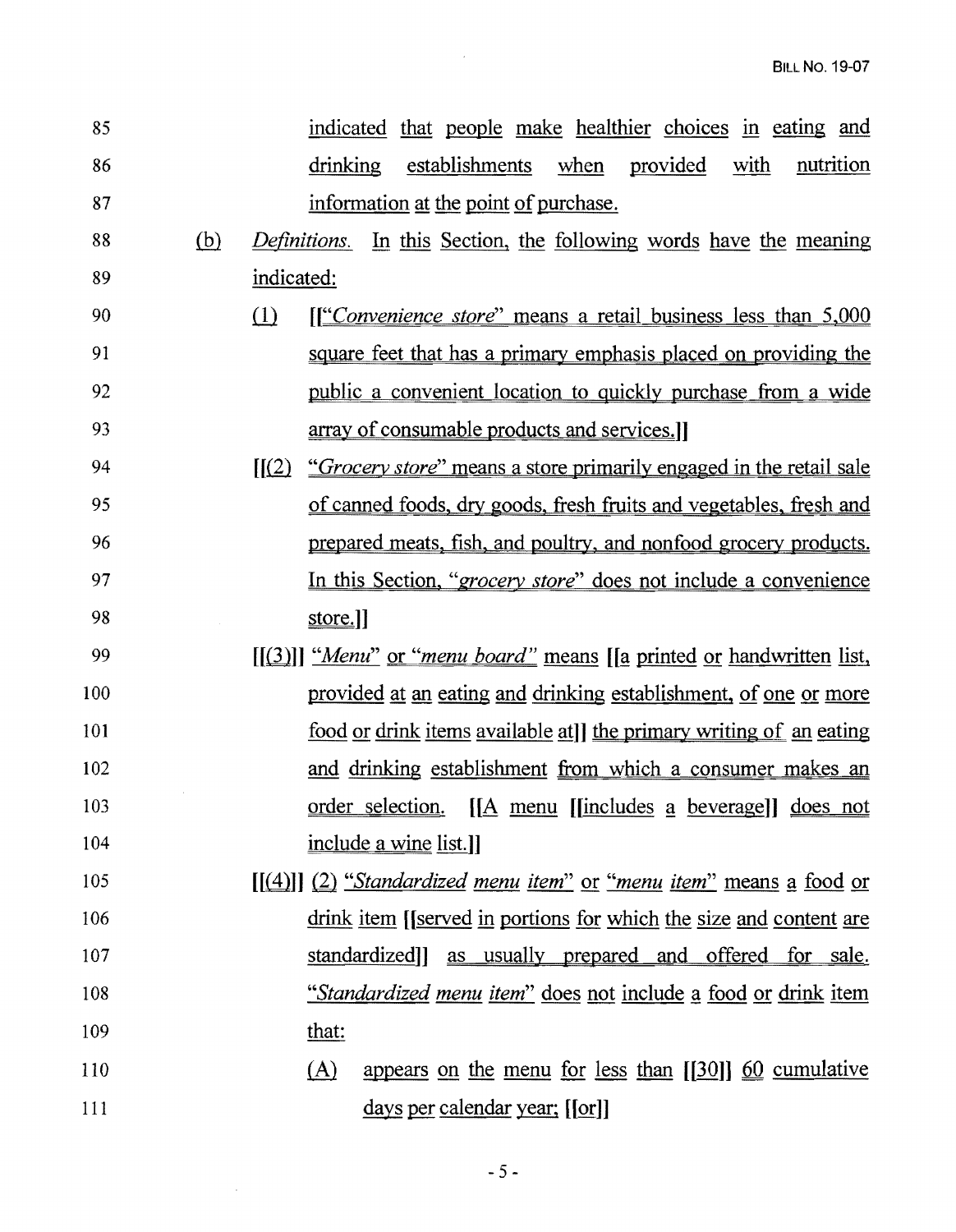| 112 |          |          | (B)                          | <u>is not listed on a menu or menu board, including an item</u>                 |
|-----|----------|----------|------------------------------|---------------------------------------------------------------------------------|
| 113 |          |          |                              | that is placed on a table or counter for general use without                    |
| 114 |          |          |                              | $charge[[.]]$ ; $[or]]$                                                         |
| 115 |          |          | $\circ$                      | is a test-market menu item that appears on the menu for                         |
| 116 |          |          |                              | less than 90 cumulative days per calendar year; or                              |
| 117 |          |          | (D)                          | is a daily special.                                                             |
| 118 |          |          |                              | $[(3)$ " <i>Wine list</i> " means a printed or handwritten list, provided at an |
| 119 |          |          |                              | eating and drinking establishment, of the wines available as sold               |
| 120 |          |          |                              | by the bottle.]                                                                 |
| 121 | $\Omega$ |          | <i><u>Applicability.</u></i> |                                                                                 |
| 122 |          | $\Box$   |                              | [This]] Except as provided by $(c)(2)$ , this Section applies to an             |
| 123 |          |          |                              | eating or drinking establishment that is part of a chain with at                |
| 124 |          |          |                              | <u>least</u> $[[10]]$ 20 locations [[nationally]] in the United States and      |
| 125 |          |          | that:                        |                                                                                 |
| 126 |          |          |                              | $[[(1)]] (A)$ [[Does]] does business under the same trade name,                 |
| 127 |          |          |                              | regardless of the ownership of individual locations; and                        |
| 128 |          |          |                              | $[(2)]$ $(B)$ $[Offers]$ offers $[predominantly]$ substantially the             |
| 129 |          |          |                              | same [[type of]] menu items.                                                    |
| 130 |          | $\Omega$ |                              | <u>This Section</u> [ <i>supplies to a convenience store, but</i> ]] does not   |
| 131 |          |          | apply to a:                  |                                                                                 |
| 132 |          |          | (A)                          | grocery store;                                                                  |
| 133 |          |          | (B)                          | convenience store; or                                                           |
| 134 |          |          | (C)                          | movie theater.                                                                  |
| 135 | (d)      |          |                              | <b>Labeling Required.</b>                                                       |
| 136 |          | (1)      |                              | [[Except as provided in subsection (e), an]] An eating and                      |
| 137 |          |          |                              | drinking establishment must post [[the]] [[following nutrition                  |
| 138 |          |          |                              | information]] the number of calories, calculated according to                   |
| 139 |          |          |                              | <u>applicable federal law, for any standardized menu item on each</u><br>$-6-$  |

 $\sim 10^{-11}$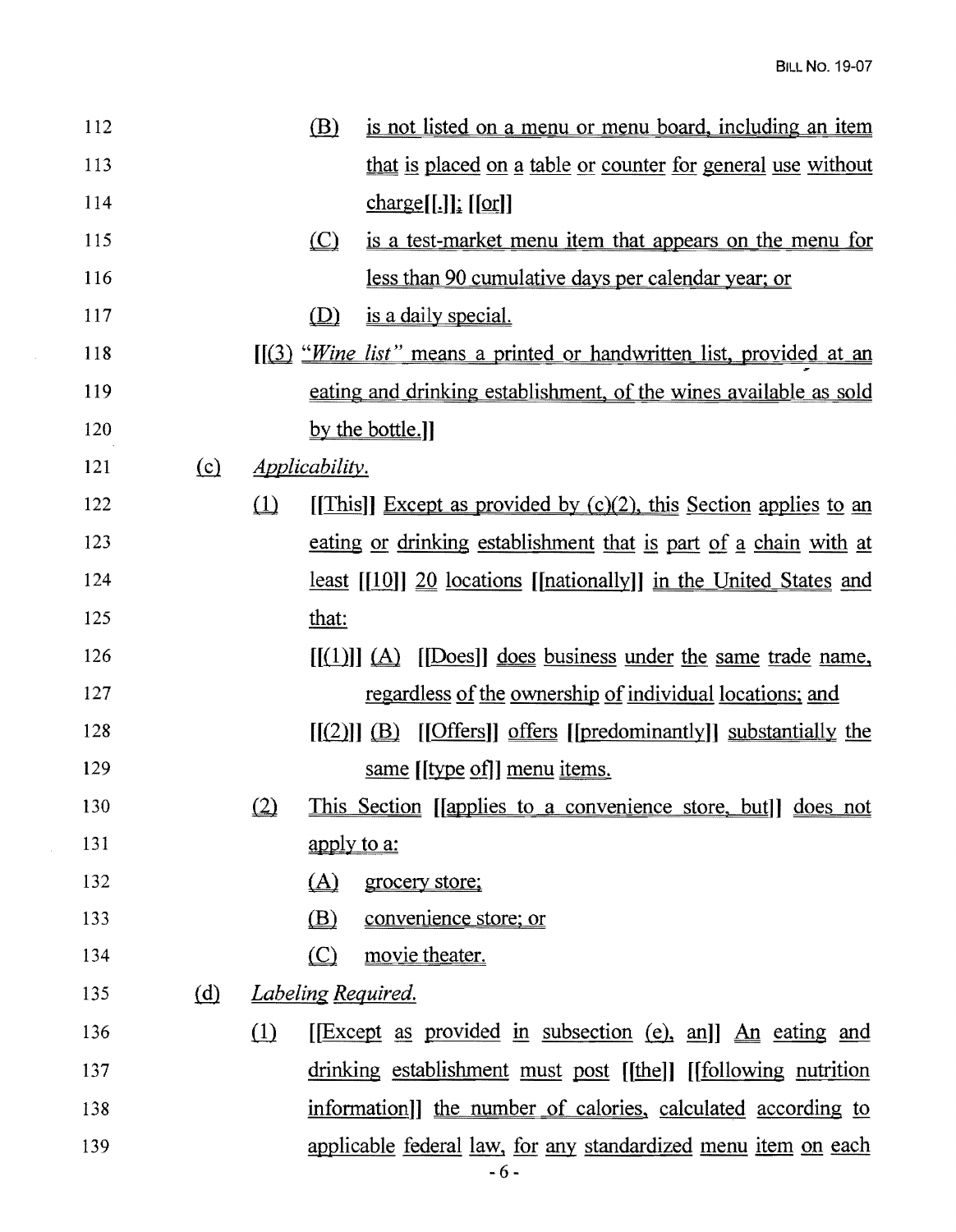| 140  |                  |                                                            | <u>menu or menu board</u> [[next to or beneath]] adjacent to the       |  |
|------|------------------|------------------------------------------------------------|------------------------------------------------------------------------|--|
| 141  |                  |                                                            | $[$ [listing]] name of that item[[:                                    |  |
| 142  |                  | (A)                                                        | number of calories;                                                    |  |
| 143. |                  | (B)                                                        | grams of saturated fat; and                                            |  |
| 144  |                  | (C)                                                        | milligrams of sodium].                                                 |  |
| 145  | $\mathbf{f}(2)$  |                                                            | An eating and drinking establishment is not required to post           |  |
| 146  |                  |                                                            | nutrition information for menu items that are not standardized.]       |  |
| 147  | $\mathcal{L}(3)$ | The posted nutrition information must be within 20% of the |                                                                        |  |
| 148  |                  |                                                            | actual nutrition content of a menu item or the margin of error         |  |
| 149  |                  |                                                            | allowed by federal law, whichever is the smallest variation.]          |  |
| 150  | (2)              |                                                            | An eating and drinking establishment must make the following           |  |
| 151  |                  |                                                            | <u>nutrition information available in writing on request on its</u>    |  |
| 152  |                  | premises:                                                  |                                                                        |  |
| 153  |                  | (a)                                                        | calories;                                                              |  |
| 154  |                  | $\omega$                                                   | calories from fat;                                                     |  |
| 155  |                  | $\Omega$                                                   | total fat;                                                             |  |
| 156  |                  | (d)                                                        | saturated fat;                                                         |  |
| 157  |                  | $\left( \underline{e} \right)$                             | cholesterol;                                                           |  |
| 158  |                  | (f)                                                        | sodium;                                                                |  |
| 159  |                  | $\left( \underline{g} \right)$                             | total carbohydrates:                                                   |  |
| 160  |                  | $\underline{\textbf{(h)}}$                                 | complex carbohydrates;                                                 |  |
| 161  |                  | $\Omega$                                                   | sugars;                                                                |  |
| 162  |                  | $\Omega$                                                   | fiber; and                                                             |  |
| 163  |                  | $\Omega$                                                   | <u>protein.</u>                                                        |  |
| 164  | [ (2) ] [ (3)    |                                                            | The required nutrition information must be clear and                   |  |
| 165  |                  |                                                            | <u>conspicuous and located [[next to or beneath]] adjacent to each</u> |  |
| 166  |                  |                                                            | <u>menu item [[in a size and typeface]] [[at least as large as the</u> |  |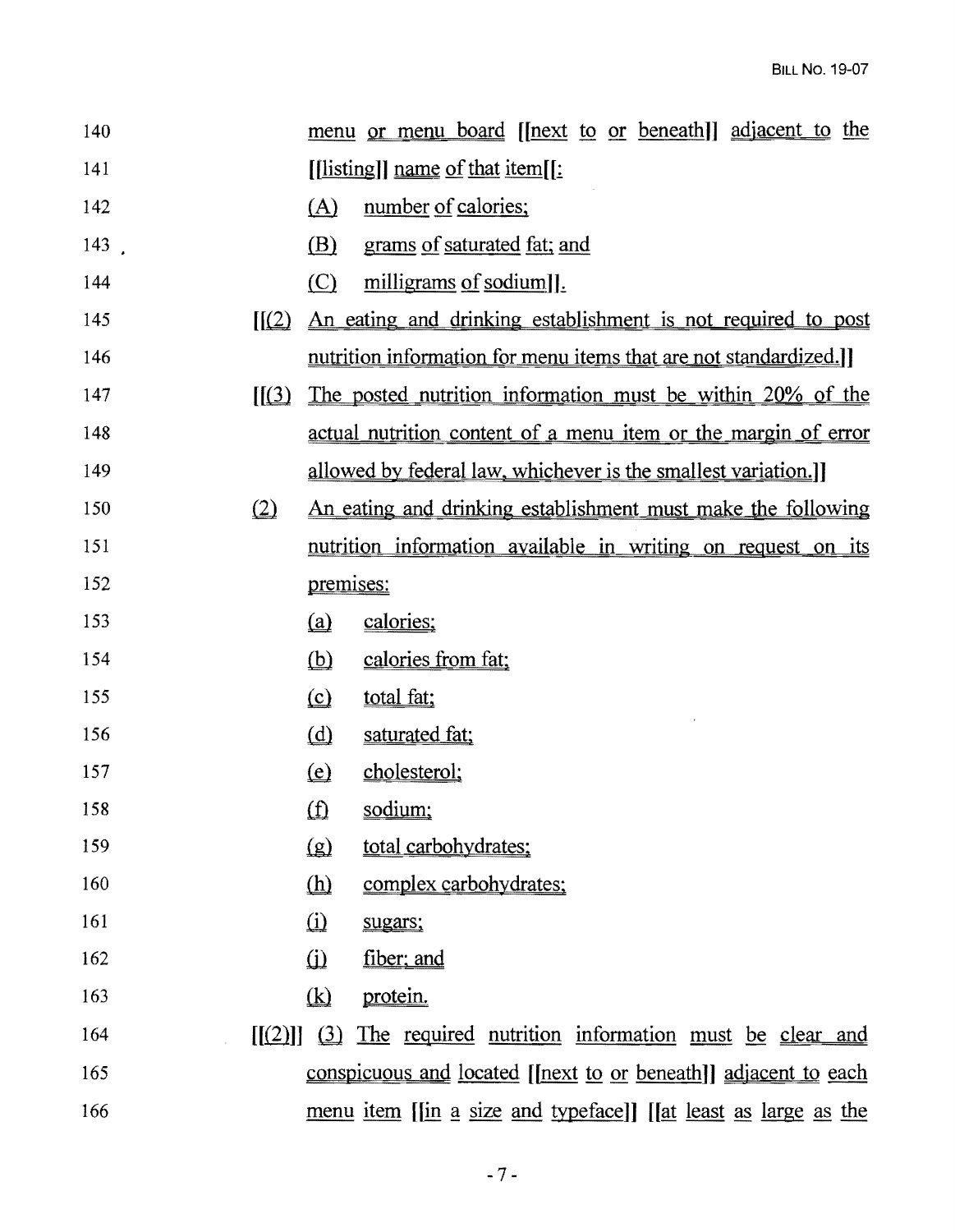| 167 |                                        | name of the menu item or its price) [[that is clear and                       |
|-----|----------------------------------------|-------------------------------------------------------------------------------|
| 168 |                                        | conspicuous] so as to be clearly associated with the menu item.               |
| 169 | $\left(4\right)$                       | <i>Self-Service Food.</i> For self-service food, an eating and drinking       |
| 170 |                                        | establishment must post a sign with the information required in               |
| 171 |                                        | $(d)(1)$ per serving or per item adjacent to each food offered for            |
| 172 |                                        | sale. In this paragraph, "self-service food" includes:                        |
| 173 | (A)                                    | <u>items in a salad bar, buffet line, cafeteria line, or a similar</u>        |
| 174 | self-service facility;                 |                                                                               |
| 175 | <u>(B)</u>                             | self-service beverages; and                                                   |
| 176 | $\circ$                                | food that is on display and visible to customers.                             |
| 177 |                                        | [[(3)]] (5) Range of Calorie Content Required for Different Flavors and       |
| 178 | <i>Varieties.</i>                      | If an eating and drinking establishment offers a                              |
| 179 |                                        | standardized menu item in more than one flavor or variety and                 |
| 180 |                                        | <u>lists the item as a single menu item, (such as beverages, ice</u>          |
| 181 |                                        | <u>cream, pizza, or doughnuts), the establishment must post the</u>           |
| 182 |                                        | range of nutrition information for each size offered for sale. The            |
| 183 |                                        | range must include the minimum and maximum values for each                    |
| 184 | <u>flavor or variety of that item.</u> |                                                                               |
| 185 |                                        | <u>[(e) Menu Boards.</u> If an eating and drinking establishment uses a menu  |
| 186 |                                        | <u>board, the establishment may limit the nutrition information posted on</u> |
| 187 |                                        | the menu board to the number of calories per menu item. However, the          |
| 188 |                                        | establishment must provide the additional nutrition information required      |
| 189 |                                        | in subsection $(d)(1)$ to each customer in writing on request.<br>Eor         |
| 190 |                                        | <u>purposes of this Section, a single-item list must be treated as a menu</u> |
| 191 | $bound.$ ]]                            |                                                                               |
| 192 |                                        | $[(f)]]$ $[(1)$ The bottom of each menu page must contain the following       |
| 193 | statement:                             |                                                                               |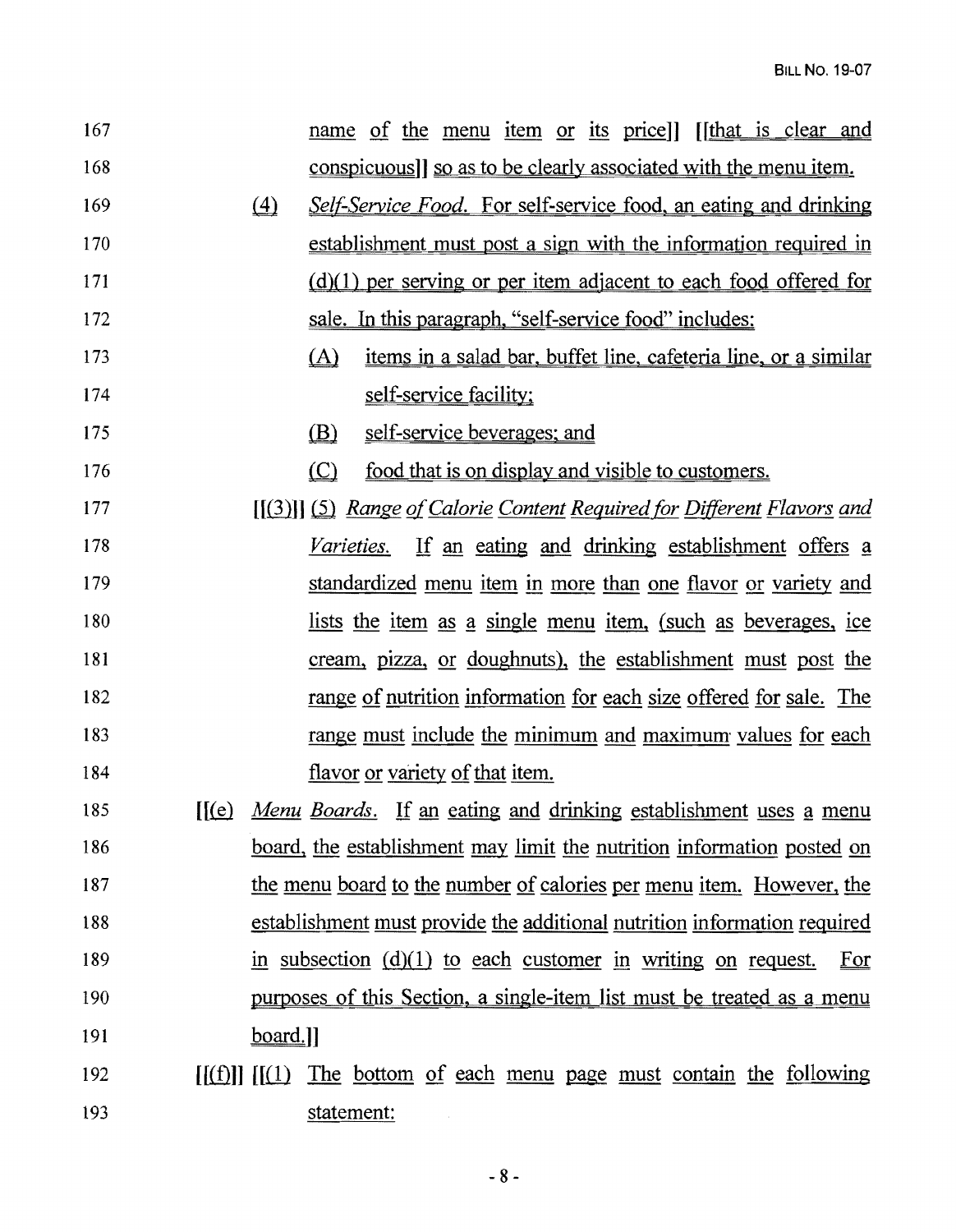| 194 | <u>Recommended limits for a 2,000 calorie daily diet are 20</u>                 |
|-----|---------------------------------------------------------------------------------|
| 195 | grams of saturated fat and 2,300 milligrams of sodium.                          |
| 196 | Each menu board must contain the following statement:<br>(2)                    |
| 197 | <u>A 2,000 calorie daily diet is used as the basis for general</u>              |
| 198 | nutrition advice; however, individual calorie needs may                         |
| 199 | vary.                                                                           |
| 200 | (3)<br><u>An eating and drinking establishment may include the following</u>    |
| 201 | <u>statement on a menu or menu board:</u>                                       |
| 202 | <u>The nutrition information provided is based on standard</u>                  |
| 203 | recipes and product formulations. Small variations may                          |
| 204 | <u>occur because of differences in preparation, serving sizes,</u>              |
| 205 | ingredients, or special orders.                                                 |
| 206 | (e)<br><u>Required statements. An eating and drinking establishment must</u>    |
| 207 | include the following statements on each menu and menu board:                   |
| 208 | $\omega$<br><u>a statement regarding suggested daily caloric intake as</u>      |
| 209 | determined by the federal Department of Health and Human                        |
| 210 | Services; and<br>54                                                             |
| 211 | (2)<br>a statement regarding the availability of the written information        |
| 212 | required in paragraph $(d)(2)$ .                                                |
| 213 | <u>[[(g) Substitute Ingredients. An establishment may use a substitute</u>      |
| 214 | ingredient for any menu item for no more than 30 days without                   |
| 215 | <u>replacing the menu or menu board. However, if an establishment</u>           |
| 216 | permanently substitutes an ingredient in any<br>menu item, the                  |
| 217 | establishment must comply with this Section within 90 days.                     |
| 218 | $[(h)]$ $(f)$ <i>Enforcement</i> . When an eating and drinking establishment is |
| 219 | inspected under Section 15-3, the Director must verify that required            |
| 220 | <u>nutrition information is posted. The Director is not required to verify</u>  |
| 221 | the accuracy of the information provided, but may request the<br>$-9-$          |